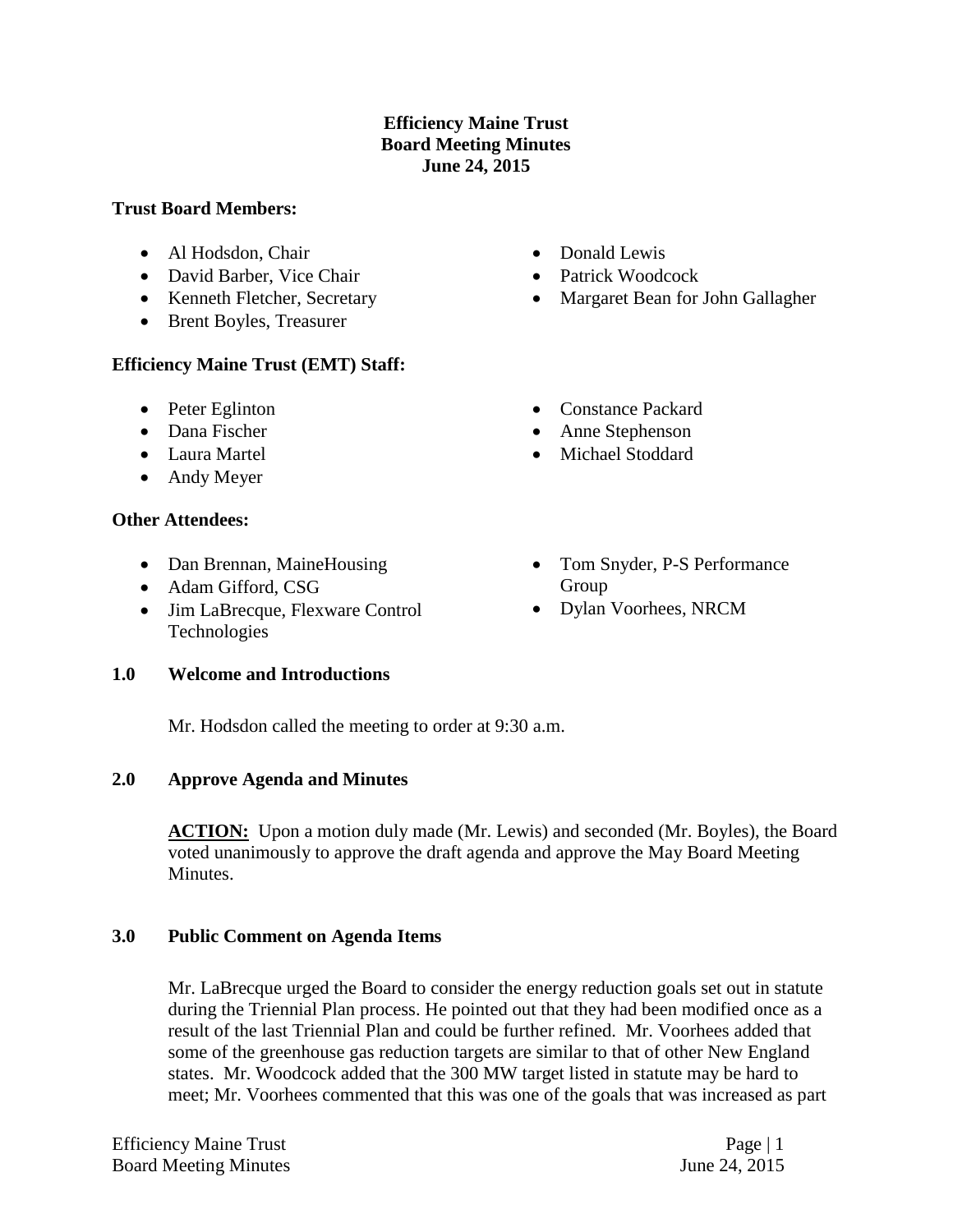of the Omnibus Energy Bill. Mr. Stoddard shared that a discussion of the goals, and progress toward the goals, would be part of the third Triennial Plan.

### **4.0 Executive Director's Report**

Mr. Stoddard began his Executive Director's report with a briefing on Staff participation in national conferences. Mr. Stoddard mentioned that the HESP program was featured as part of a DOE Better Building conference and its inclusion was recognition of Maine's innovative approaches to home heating solutions. Mr. Stoddard also shared that the Staff launched the Triennial Plan Stakeholder process with a Stakeholder Forum on June 17, 2015. Mr. Stoddard then provided an update on Government Relations. He reported that on June 23, 2015, the Governor vetoed LD 1215, which proposed to replace the missing "and" from the statute governing the Trust's electricity funding levels, and that the Legislature subsequently overrode the veto. Mr. Woodcock added that there has been a misperception that the "and" was directly tied to the Efficiency Maine budget rather than the cap on the electric energy efficiency procurement.

The briefing then moved to the Business Incentive Program. Mr. Stoddard indicated that Staff would provide a more in-depth report on the status of projects in the Business Incentive Program during a future Program Committee Meeting. That report will include staff review of the program and recommendations for next steps. Mr. Woodcock suggested that it could also be a Board Meeting topic. The Large Customer Program recently learned that a large project came off of the table for FY15 but the team hopes that the project will be reintroduced in the next fiscal year.

Mr. Stoddard indicated that the HESP update would be part of a larger discussion later in the meeting. He added that the lighting and retail programs are making excellent progress and that the lighting evaluation will be discussed later in the meeting. Mr. Stoddard concluded the Executive Director's report with an update on the Low Income investments in heat pump water heaters and heat pumps.

Mr. Stoddard and Mr. Hodsdon congratulated Ms. Martel and Mr. Eglinton on recent promotions.

### **5.0 Committee Reports**

(a) Finance Committee

### **i. FY 15 Financial Report**

Mr. Boyles referred to the Financial Reports provided in the packets as well as the accompanying memo from Ms. Packard. Mr. Woodcock asked Mr. Stoddard about the remaining balance for Innovation. Mr. Stoddard indicated that the Staff is exploring a few things that they would like to pilot and added that he welcomed input on new project ideas for FY16.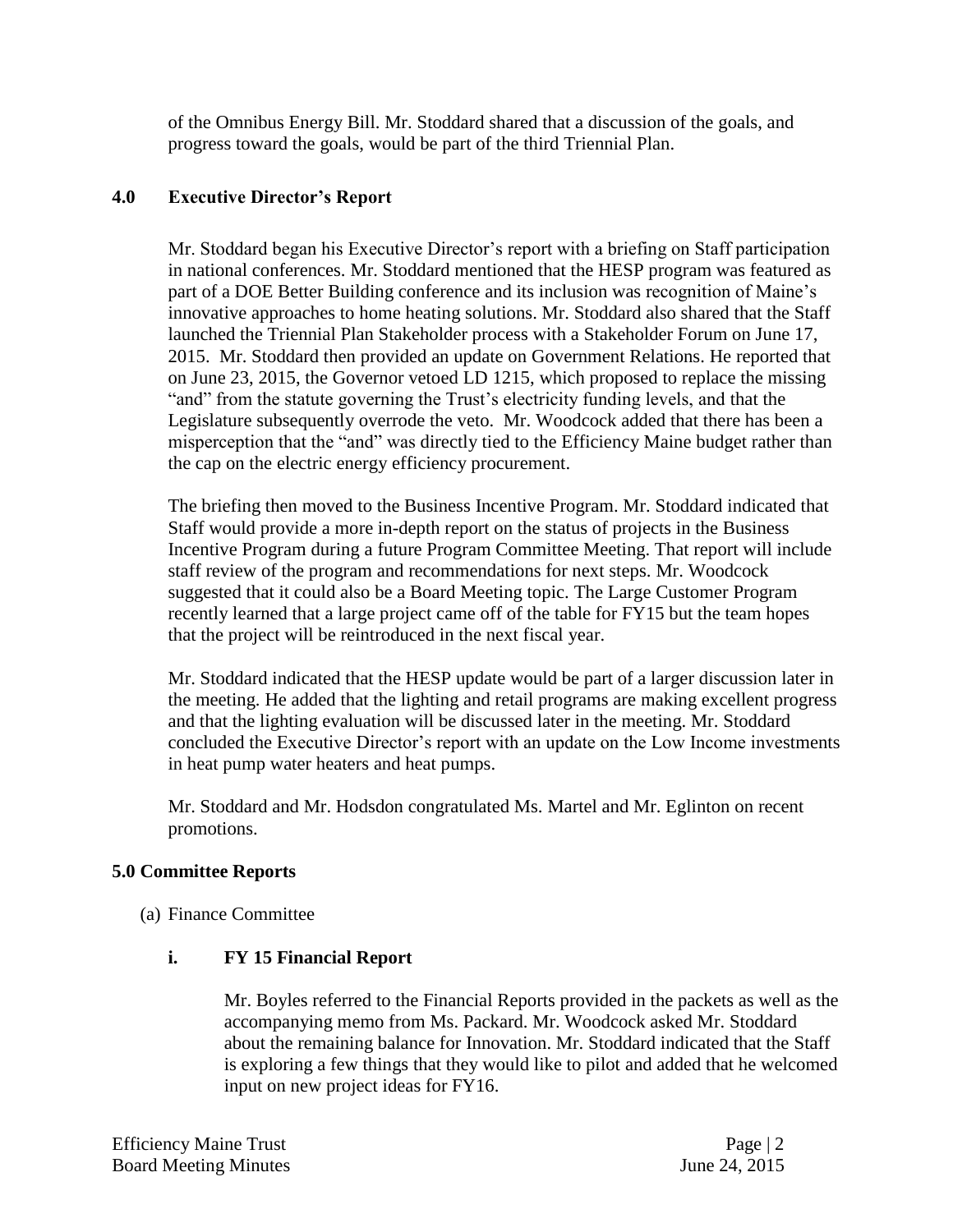#### **(b) Program Committee**

### **i. UPDATE on Home Energy Savings Program**

Mr. Fischer began his presentation with an overview of the Home Energy Savings Program including resources for participants and incentivized measures. Mr. Fischer then shared HESP and Energy Loan results to date; the program has now served more than 10,000 homeowners. Mr. Fischer shared a detailed account of the measures installed through the program including air sealing, insulation, heat pumps, boilers and pellet boilers. Mr. Fischer also presented analysis of the weatherization goals set in the statute, acknowledging that one of the deliverables for the Triennial Plan is to establish definitions around the term "weatherization" or "weatherized", and discussed the rate of program growth that would be needed to weatherize substantially all homes in the state by 2030..

Mr. Lewis asked how many heat pumps were being installed in Maine outside of the program. Mr. Fischer answered that Staff currently does not have this data but is hoping to gather through the ongoing Triennial Plan process. He added that current incentives are based on the incremental cost between low- and highefficiency heat pump models. Mr. Fletcher asked if heat pumps were significantly increasing electric load. Mr. Fischer responded that the Emera heat pump evaluation and other analysis provided to the PUC has found that there is sufficient capacity in the distribution system to handle a very significant shift by homeowners and businesses to ductless heat pumps for the next several years. Staff believes distribution capacity across the state, with exceptions for certain discrete locations, has room to accommodate growth in heat pump use for period of the next Triennial Plan without negatively impacting grid reliability.

Mr. Fischer concluded his presentation with information on current outreach strategies and the Triennial Plan Process including the definition of weatherization proposed as part of the Triennial Plan Process. Mr. Woodcock added that the Staff should consider if there should be tiered goals for the housing stock and goals for ratings or BTU/sq. ft. or other metrics.

### **ii. REPORT on Retail Lighting Evaluation**

Ms. Martel shared an overview of the process and impact evaluation of the Retail Lighting Program. Ms. Martel discussed the evaluation work done on the program which incentivized 2.5 million bulbs during FY2014. The evaluation team conducted on-site measurement and verification in participating homes as well as customer surveys. Ms. Martel shared the bulb usage data from those on-site visits as well as their coincidence with summer and winter peak. Ms. Martel also discussed freeridership, program impacts and realization rates. Ms. Martel briefed the Board on the program's TRC of 6.71 as well as the program's cost effectiveness as calculated by alternative methodologies, including consideration of interactive effects. In addition, Ms. Martel provided an overview of program